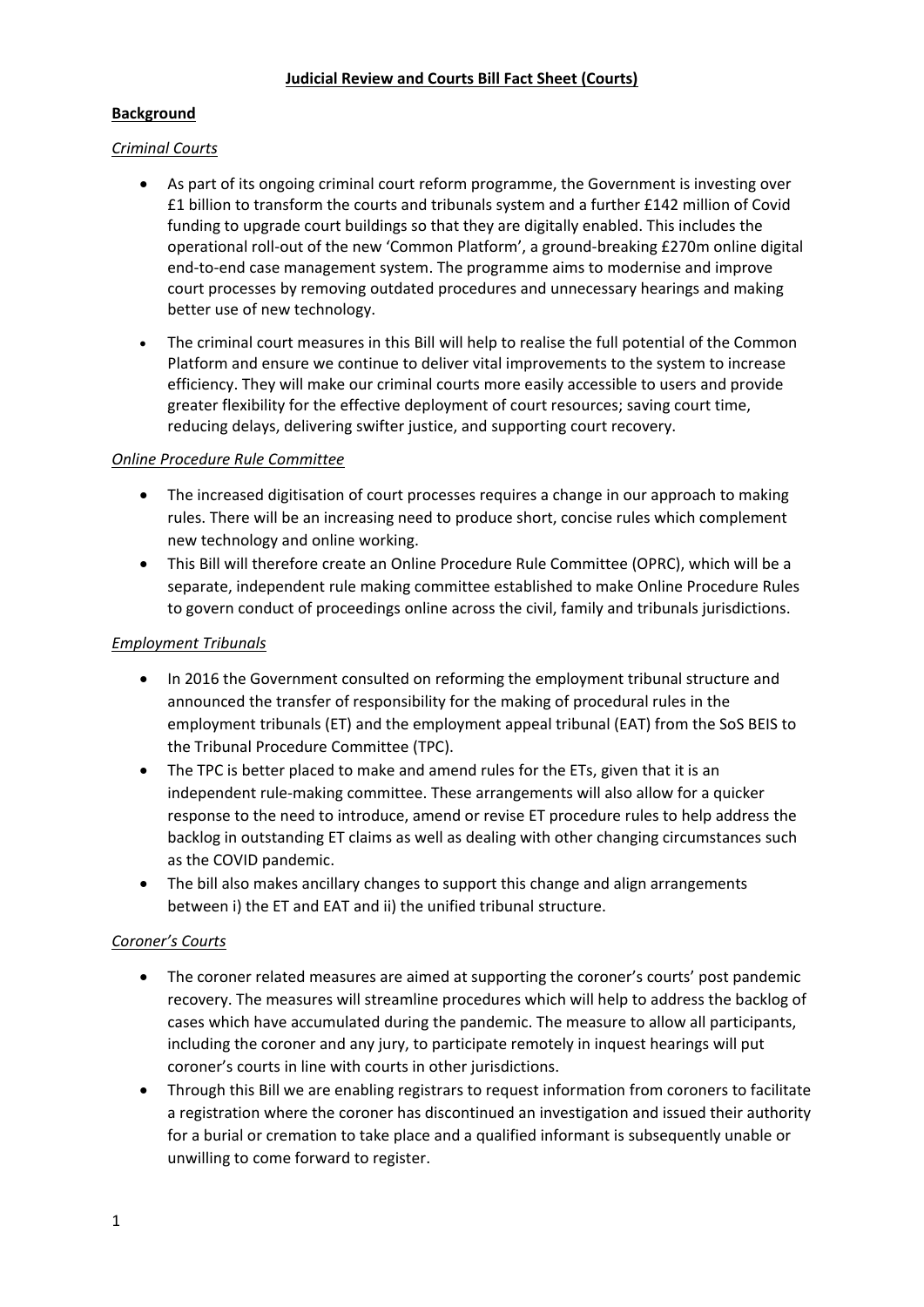### *Pro bono costs orders*

• A pro bono costs order is an order to make a payment to a prescribed charity (currently the Access to Justice Foundation) in respect of the representation of a party to proceedings, where that party's representation was provided free of charge. This amendment will allow pro bono costs orders to be made in the First-Tier Tribunal, the Upper Tribunal, an employment tribunal, the Employment Appeal Tribunal and the Competition Appeal Tribunal. It also creates a power for the Lord Chancellor to add further tribunals through secondary legislation.

It will level the playing field between parties where one is represented pro bono and show our support for the work done pro bono by the legal profession across the country.

### *City of London Courthouses*

• HMCTS and the City of London have reached agreement on a scheme where two courthouses are to be closed and replaced by a new combined courthouse on a different site within the City of London. This Bill will make amendments to primary legislation regarding provision of courthouses to HMCTS by the City of London Corporation.

### *Magistrates' Courts Sentencing Powers*

- Through separate legislation, we are extending magistrates' court sentencing powers from 6 to 12 months for a single triable either way (TEW) offence. This change will apply both to District Judges and Magistrates. This measure will result in a one-off reduction to the Crown Court backlog by about 1,700 cases and it will free up nearly 2,000 sitting days in the Crown Court every year - the equivalent of 500 jury trials.
- Through this Bill, we will be legislating for a power to vary the limit on the length of sentence that the magistrates' court may give to either 6 months or 12 months in the future. This will allow the Government to revert the maximum sentence back to six months if, for example, unsustainable pressures arise on the criminal justice system because of this measure.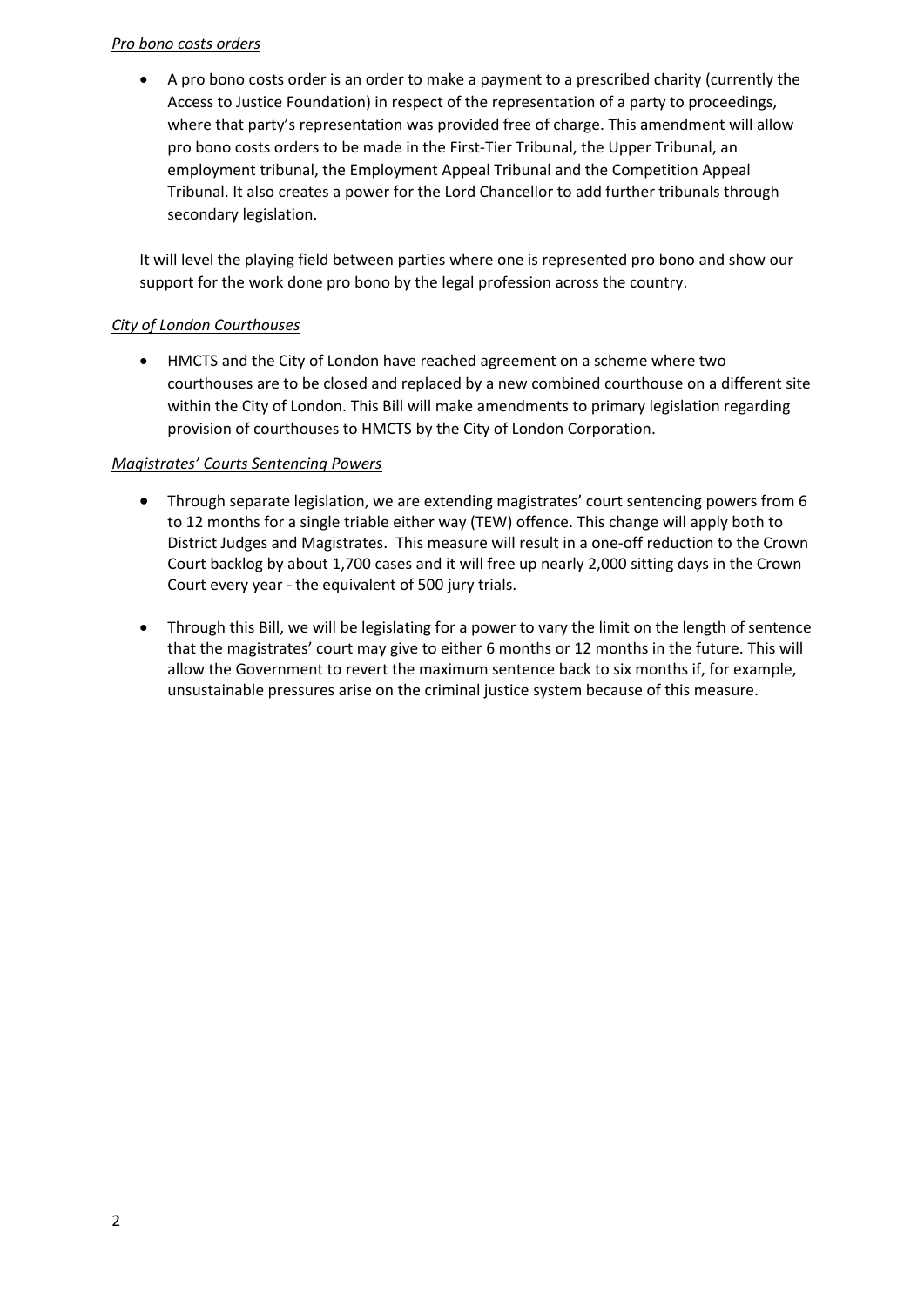#### **The Judicial Review and Courts Bill will:**

#### *Criminal Courts*

- Enable defendants who are prosecuted for TEW offences to have the option, with the assistance of a legal representative, to engage with a range of pre-trial criminal court proceedings online via the Common Platform (without the need for a hearing at magistrates' court). This includes providing an indication of plea to a magistrates' court and engaging with the procedure to establish the most suitable venue to allocate the case for trial.
- Create a new automatic online conviction and standard statutory penalty (AOCSSP) procedure for specified minor summary-only, non-imprisonable offences (e.g. travelling on a train without a ticket) that will give defendants who wish to plead guilty the option of having their entire case completed online, without the involvement of a court.
- Provide greater flexibility for the allocation of criminal cases to magistrates' courts or the Crown Court. This includes enabling magistrates' courts to: decide on the most suitable venue for trial in a defendant's absence when they fail to appear at court without good reason; bypass mandatory procedures that become redundant where a defendant has already decided they want to be tried by a jury in the Crown Court; and direct cases to the Crown Court for trial or sentencing without the need for a prior magistrates' court hearing. The Crown Court will also be able to return suitable cases back to a magistrates' court for trial (with a defendant's consent) or for sentencing in a wider range of circumstances.
- Remove the statutory requirement that magistrates' courts must be divided into separate Local Justice Areas (LJAs) based on geographical location. This will give magistrates' courts the flexibility to manage cases more efficiently and list cases where they can be heard with the least delay and at the most convenient location for court users. This will also enable arrangements for the recruitment, training, and management of magistrates to be brought in line with the rest of the judiciary on a national basis in England and Wales.
- Enable the service of documents in criminal cases to be done by electronic means such as email where appropriate.
- Remove the statutory requirement to hold court hearings to determine applications for witness summons and applications to lift reporting restrictions so that decisions can be made on the papers where appropriate.

### **Q: Will the new online pre-trial procedures prevent defendants from being able to appear at court if they wish to do so?**

• No – defendants will need to opt-into the new online procedures, otherwise they will be required to appear at a first hearing at magistrates' court as normal.

### **Q. How will you ensure that vulnerable and digitally excluded defendants who wish to use the new online procedures are supported to do so?**

• We will provide an assisted digital support service for those defendants who may struggle or would otherwise not be able to use the new online procedures. Moreover, defendants will not be able to access the procedure for online indication of plea and allocation directly; they will need to instruct a legal representative to act on their behalf who will of course ensure they fully understand the process and will be able to identify any vulnerabilities. The court must adhere to additional safeguards when dealing with children, such as confirming a parent or guardian is aware the proceedings are taking place online.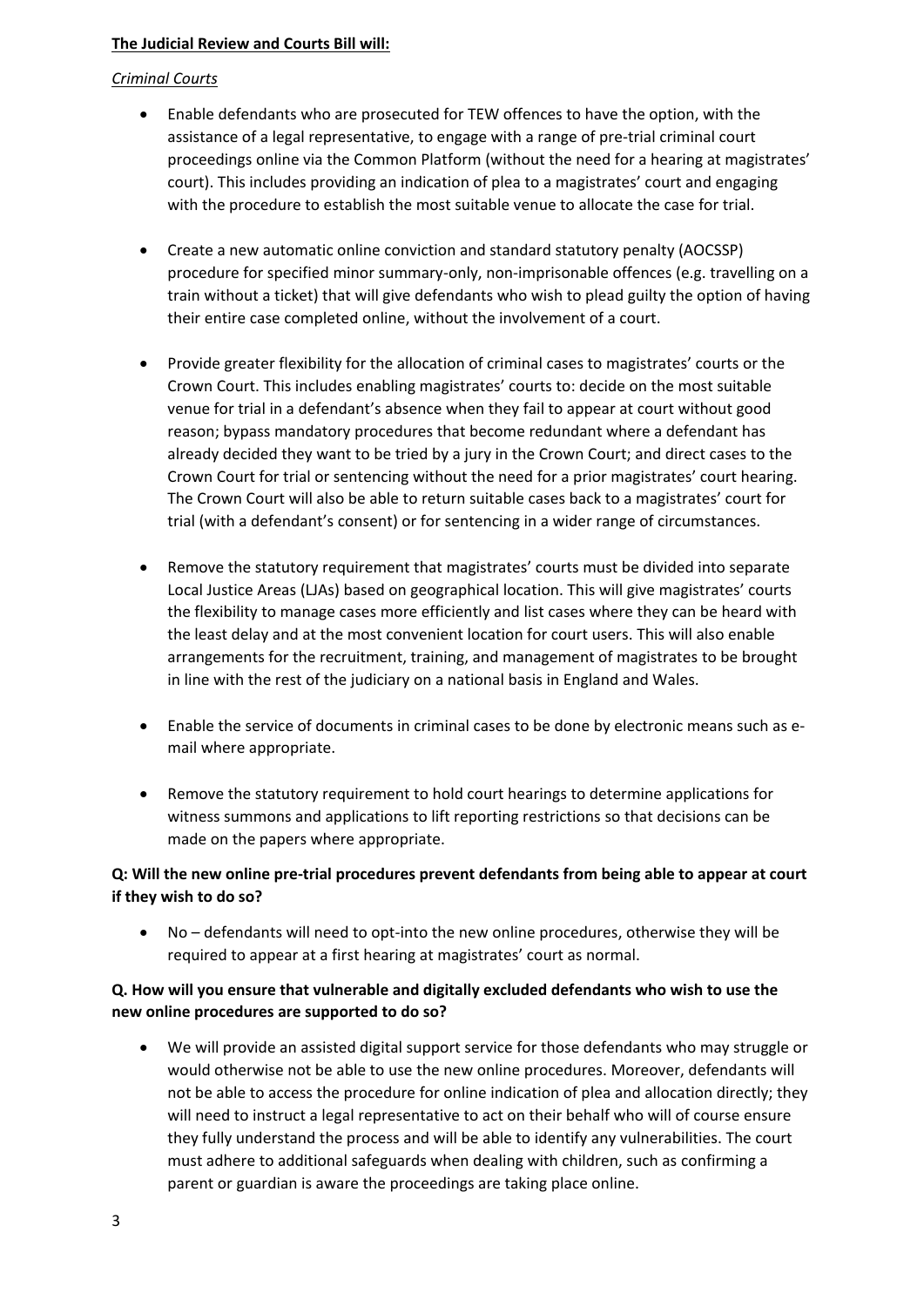**Q: How will you ensure that operational agencies, practitioners, and professionals in the criminal justice system are adequately prepared to use these new online procedures?**

The majority of the new online procedures will be commenced by regulation once all the necessary technology, training, guidance and operational changes are in place. Additional information and guidance will also be provided through the Criminal Procedure Rules.

#### *Employment Tribunals*

- Transfer responsibility for the making of procedure rules for ETs and the EAT from the Secretary of State for BEIS to the TPC.
- Widen the existing power to make rules in the ET and the EAT so that it is equivalent to the TPC's rule making power for the First-tier Tribunal (FtT) and Upper Tribunal (UT). This will ensure that arrangements for making procedure rules for the ETs and EAT replicate the arrangements for the FtT and UT.
- Provide for two additional members to be appointed to the TPC. To ensure that the membership of the TPC has the necessary skills and experience to fulfil its duties in relation to ETs and the EAT, the legislation will provide for two additional members; one appointed by the Lord Chancellor, who has experience of advising on ET matters; and a second, appointed by the Lord Chief Justice, who has experience as a judicial or non-legal panel member of the ETs.
- Allow for the delegation of judicial functions in the ET and the EAT to legal case officers. This will align the approach taken in the ET and EAT to that taken in the unified tribunal structure.
- Make the Lord Chancellor responsible for laying down the statutory framework governing composition of the employment tribunals and EAT. The Senior President of Tribunals will be responsible for determining composition in individual cases. This aligns the procedure with the procedure in the FtT and UT.
- Transfer responsibility for the remuneration of ET judges from the SoS BEIS to the Lord Chancellor (LC). Given that the responsibility for the ET tribunal will be transferring to the LC it is only fitting that renumeration of the ET judiciary should also follow; this will align the ET and EAT with the approach taken in the unified tribunal system.

## **Q: This measure risks compounding the issues of a slow, overly legalistic system that doesn't reflect the needs of business. How will the government ensure that the needs of the employment and business community are considered when rules are being created?**

• A: Ensuring that Tribunal users, including the business community, can resolve their disputes quickly and effectively remains the primary aim of the Employment Tribunal and an essential rationale for this transfer. The COVID-19 pandemic has shown the importance of moving

swiftly to amend procedures, processes and forms to help the Tribunal to respond flexibly to the challenges it faces and needs of Tribunal users. An appropriate representative from the employment sector would be appointed to sit on the Committee so that the needs of the wider employment sector continue to be represented in the rule-making process. The Tribunal Procedure Committee are also able to request external expertise to support the development of rules, including a representative to reflect the needs of business.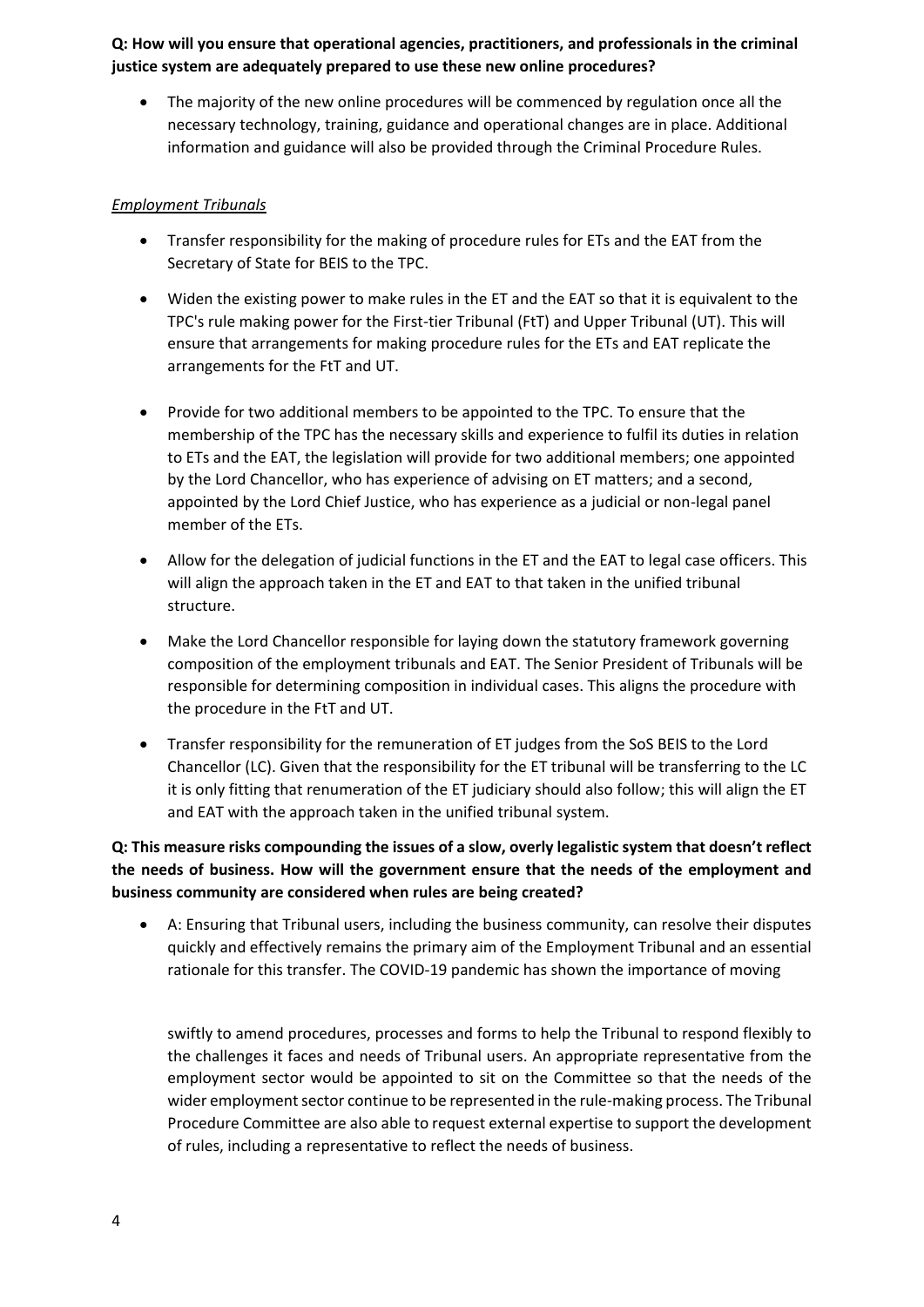## **Q: With waiting times expected to exceed 2 years, how will this measure help to address the backlog in the Employment Tribunal?**

• Transferring rule-making powers to the Tribunal Procedures Committee will help the Tribunal to respond more swiftly and flexibly to the challenges it faces through operational changes and rulemaking. As has been the case with other Tribunals in the Unified Tribunal System, the rules will be kept under constant review and changes to make them simpler and more userfriendly will be considered; the change will also enable the development of unified rules. The transfer will also allow the judiciary to manage their workloads more flexibly, which is an important factor to help maximise the capacity of the Employment Tribunal. This measure is one of a number which have been introduced by MoJ and BEIS to maximise capacity and efficiency in the Employment Tribunal to help respond to growing demand.

# *Coroner's Courts*

- To allow a coroner investigation to be discontinued where the cause of death is natural and becomes clear – before an inquestThis provision will allow the coroner to discontinue an investigation (where the cause of death is natural) where the cause of death has been revealed as natural by means other than a post mortem examination.
- To allow inquests to be held without a hearing in non-contentious cases this provision will allow coroners to conduct an inquest without a hearing where, for example, there is no practical need or public interest in doing so.
- To allow rules to be made pemitting pre-inquest hearings and inquests to take place where all participants participate remotely, including the coroner and any jury – this measure will enable coroners to conduct inquests virtually, without the need for the coroner or any inquest jury to be physically present in the courtroom, thereby bringing coroner's courts into line with courts in other jurisdictions.
- To disapply the requirement for an inquest to be held with a jury where COVID-19 (a notifiable disease) is suspected to be the cause of death, giving coroners the flexibility to decide on whether to hold a jury inquest is required in such cases. This is a time limited provision which will be reviewed after two years.
- To allow the merger of coroner areas within a local authority area where the new coroner area would not constitute the entire local authority area. This measure will enable registrars to request information from coroners to facilitate a registration where the coroner has discontinued an investigation and issued their authority for a burial or cremation to take place and a qualified informant is subsequently unable or unwilling to come forward to register.

# **How will these provisions support the coronial system to recover from the effects of the pandemic and ensure standards and consistency in the system?**

• The provisions are intended to reduce unnecessary procedures in the coroner court system, making processes more efficient and providing more support to coroners as they address their backlogs. We expect that the Chief Coroner will issue guidance to accompany any law changes to ensure that coroners are applying the measures consistently.

### **Will these measures allow the media to participate and stream live proceedings?**

The purpose of the provision is to allow rules to be made permitting coroners to conduct partially or wholly virtual hearings so that they are on the same footing as other courts and tribunals. A separate measure in the Police, Crime Sentencing and Courts Act 2022, when implemented, will allow the media to access coroners' court proceedings remotely.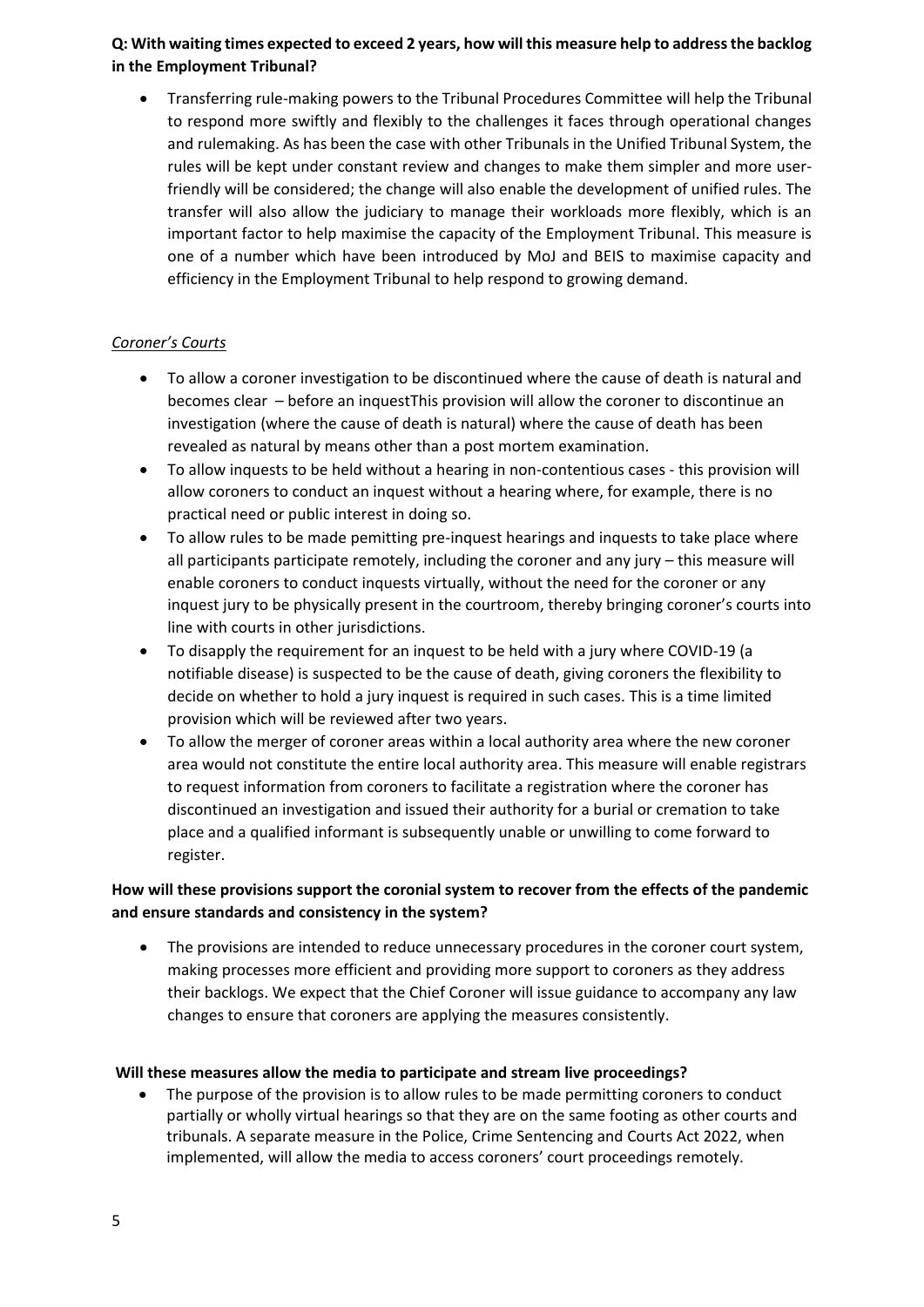### **Doesn't allowing inquests to take place without a hearing means that justice is not "being seen to be done"**?

- The provision is intended only for non-contentious inquests where the bereaved family does not wish to attend. In practice, many hearings are already held in a completely empty courtroom with the coroner conducting the hearing to no-one (other than a recording device).
- The Chief Coroner will provide guidance to coroners accompanying any law change to make sure that 'paper' inquests are conducted fairly and that cases which genuinely need a full public hearing continue to have one. For example, inquests which require a jury would continue to be heard in public, as well as cases where there are contentious issues to be aired, such as failures of care in a hospital or care home.

### **Why are you disapplying the requirement for an inquest to be held with a jury where Covid-19 is suspected to be the cause?**

- This measure replicates the provisions of section 30 of the Coronavirus Act 2020 which was implemented in March 2020 and will continue in force until the implementation of the replacement measure.
- As COVID-19 is a notifiable disease, had we kept the requirement for jury inquests in cases where COVID-19 is suspected, hundreds, possibly thousands of individuals would have been required to serve on COVID-19 inquest juries and coroner services would have been overwhelmed .
- Coroners can still hold a jury inquest in to a death thought to be caused by Covid-19 if they feel it appropriate.
- The measure only affects those deaths reported to coroners where it is believed that the deceased died from Covid-19, and is a time limited measure.

Q – How often will coroners have to provide information to the registrar pursuant to the new measure introduced by the Act?

• A – It is envisaged that this will only happen occasionally. Currently across the whole of England and Wales we see approximately 200 deaths per year which may require use of this provision.

Q – When will a coroner get involved?

• A – It is envisaged that the registrar will only ask the coroner to provide information after exhaustive attempts have been made to obtain a 'qualified informant' (usually a family member) to step forward and provide that information.

# Q – What kind of information will the coroner need to provide?

• A – The provision does not impose a duty on the coroner. The coroner will be enabled to provide to the registrar any information which may be required to allow a death registration to take place, if such information has been gathered by the coroner at the time the investigation is discontinued. This does not affect the duties the coroner may have under other provisions to provide information relating to the cause of death.

Q – How will the information be provided?

• A – It is envisaged that the information will be collected on a certificate, provided for this specific purpose and that the certificate will be transferred to the register office (this may be done electronically)

Q – Will the coroner have to attend at the register office?

- A No. See above
- Q Will the coroner be responsible for anything else by undertaking this role?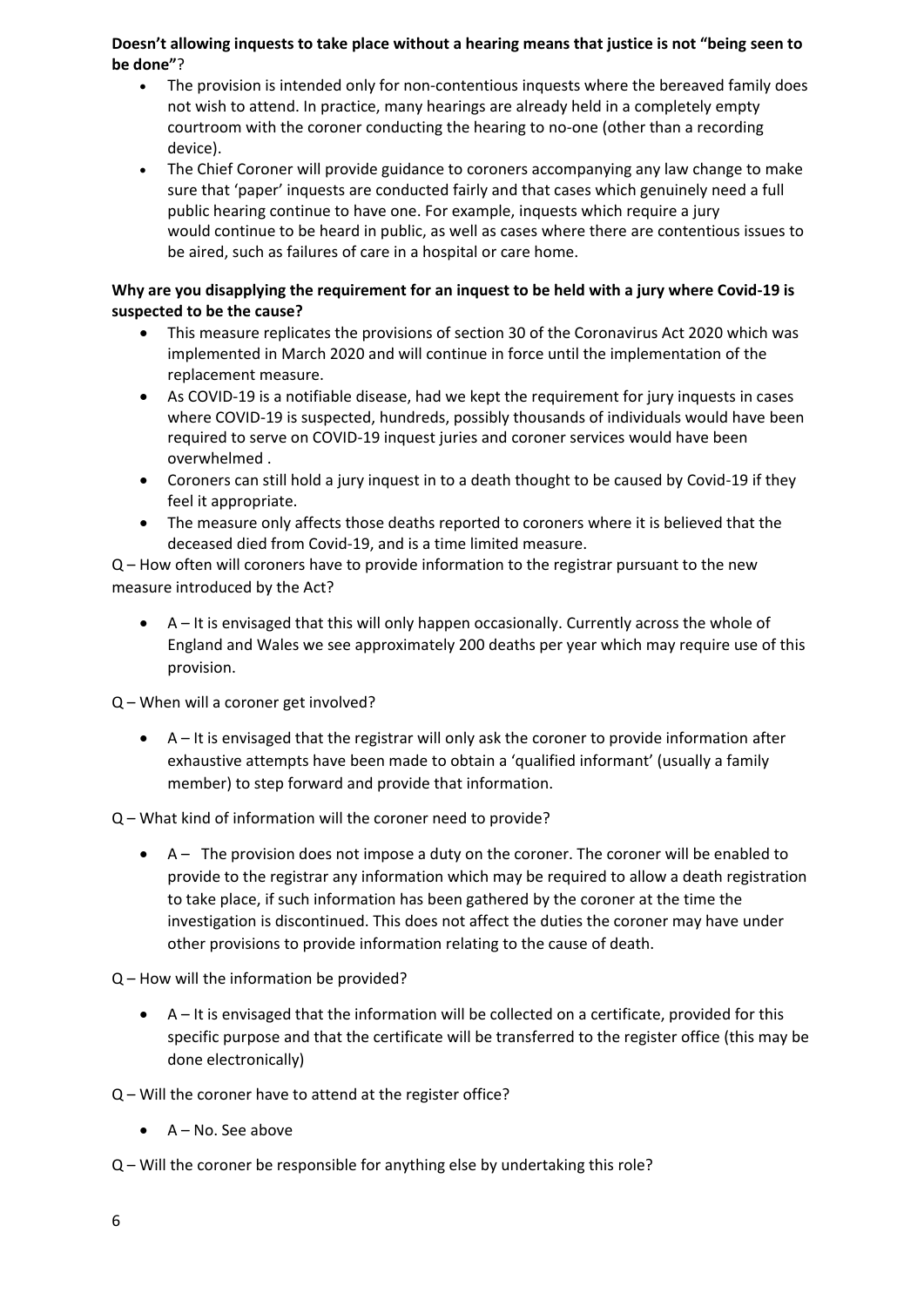• A – The provision does not impose any duty on the coroner. The coroner may provide information for the registration to take place, if such information is available.

Q – Can a coroner's officer provide the information?

• A – No. Although it is envisaged that the coroner's office (including their officer) may get involved collating the relevant information, as with coroner's certificates and notifications which are already at present sent to the registrar, the coroner will ultimately certify the information provided to the registrar.

Q – Will the family of the deceased be informed that the coroner will be acting in these cases and if so, who will tell them?

• A – It is envisaged that every attempt will be made to engage with family members to try and persuade them to fulfil any statutory duty they may have to act as informants, so that a death may be registered. If these efforts are unsuccessful, it is envisaged that the registrar will inform them that the death may be registered on the basis of information obtained from the coroner. In some of these cases there may not be any relevant contact details for the family.

Q – What happens if the family later objects to the registration?

• A – It is expected that any registration will be made in accordance with the provisions of the Births and Deaths Registration Act 1953, and that clear policy will be laid out to ensure family members are kept informed if possible. An entry in the register of deaths may be corrected in accordance with existing legislation if errors of fact or substance are found to exist in the entry (see below).

Q – What happens if there is incorrect information, can the family change the registration?

• A – There is currently comprehensive statutory provision for the correction of errors in death entries on the register of deaths. If it can be shown that an error exists it will be possible to use the current statutory provisions to correct it.

# *Pro bono costs orders*

- Section 194 of the Legal Services Act 2007 allows pro bono costs orders to be made in the civil courts. A pro bono costs order is an order to make a payment to a prescribed charity (currently the Access to Justice Foundation) in respect of the representation of a party to proceedings, where that party's representation was provided free of charge.
- This amendment would extend the effect of section 194 by allowing the same sort of pro bono costs order to be made in the First-Tier Tribunal, the Upper Tribunal, an employment tribunal, the Employment Appeal Tribunal and the Competition Appeal Tribunal, by adding further sections to the 2007 Act. It also creates a power whereby the Lord Chancellor can add further tribunals to the list of tribunals in which pro bono costs orders can be made through secondary legislation.

How and why is this amendment different to that proposed by Lord Etherton?

• The government's amendment specifies the tribunals in which pro bono costs orders shall be permitted. This avoids any unintended consequences, whereby a tribunal not operated by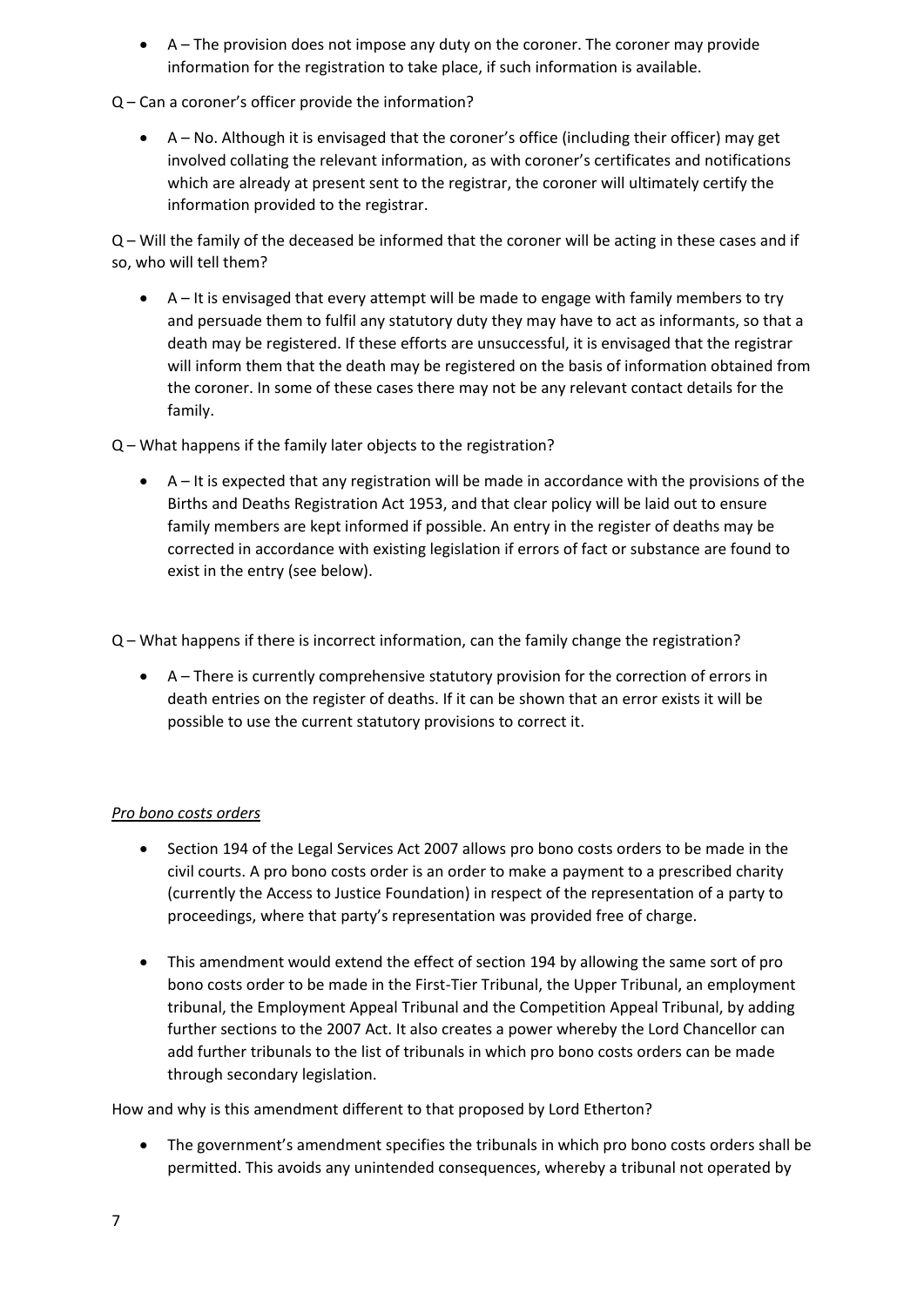the Government, for example, the General Medical Council, might be forced to make a provision for pro bono costs orders.

• The government's amendment will ensure that, where the tribunal is reserved and provision regulating the tribunal's procedure could not be made by any of the devolved administrations, they can make a pro bono costs order regardless of where they are sitting within the United Kingdom.

Why not allow pro bono costs orders in every tribunal?

- The government's amendment will cover the majority of cases heard in tribunals where the Foundation and its partners support pro bono work.
- The amendment does not cover all tribunals, as there are several tribunals which are not administered by the government. For example, the Solicitors Disciplinary Tribunal or the Medical Practitioners Tribunal Service. It would not be appropriate for the government to dictate the rules of these tribunals through legislation, with no consultation or consideration of the specifics of the tribunals in question.

Why not allow pro bono costs orders in all tribunals administered by the government?

- There are other tribunals administered by the government but not included in the amendment. These are small tribunals and unlikely to have a material impact on the funds raised in favour of the Foundation. In the time available we have not been able to consider the appropriateness of extending this measure to those tribunals or consulted with the relevant minister.
- The amendment will create a power allowing the Lord Chancellor to bring additional tribunals in scope through secondary legislation. This can be used in appropriate cases to add additional tribunals to the list of tribunals in which pro bono costs orders can be made.

Why has the government waited for Lord Etherton to make an amendment to resolve this issue?

- We are grateful to Lord Etherton for bringing forwards this amendment and look forward to implementing pro bono costs orders in tribunals as soon as possible through this bill.
- We have worked quickly to bring forwards a workable amendment which will generate funds; level the playing field and raise the profile of the valuable work the Foundation and its partners do.

Why is the government creating a new power for the Lord Chancellor through this amendment?

- We recognise that we may wish to include more tribunals in scope in the future, including any tribunals for which the Lord Chancellor may become responsible. We think it would be efficient to add further tribunals via secondary legislation. We do not consider doing so would amount to insufficient parliamentary scrutiny, given that the current pro bono costs concept, as well as the framework adding tribunals in principle to this framework, would already have been approved via primary legislation.
- It is standard in the regulation of courts for primary legislation to provide that procedure rules can govern the finer detail of procedural matters such as costs orders.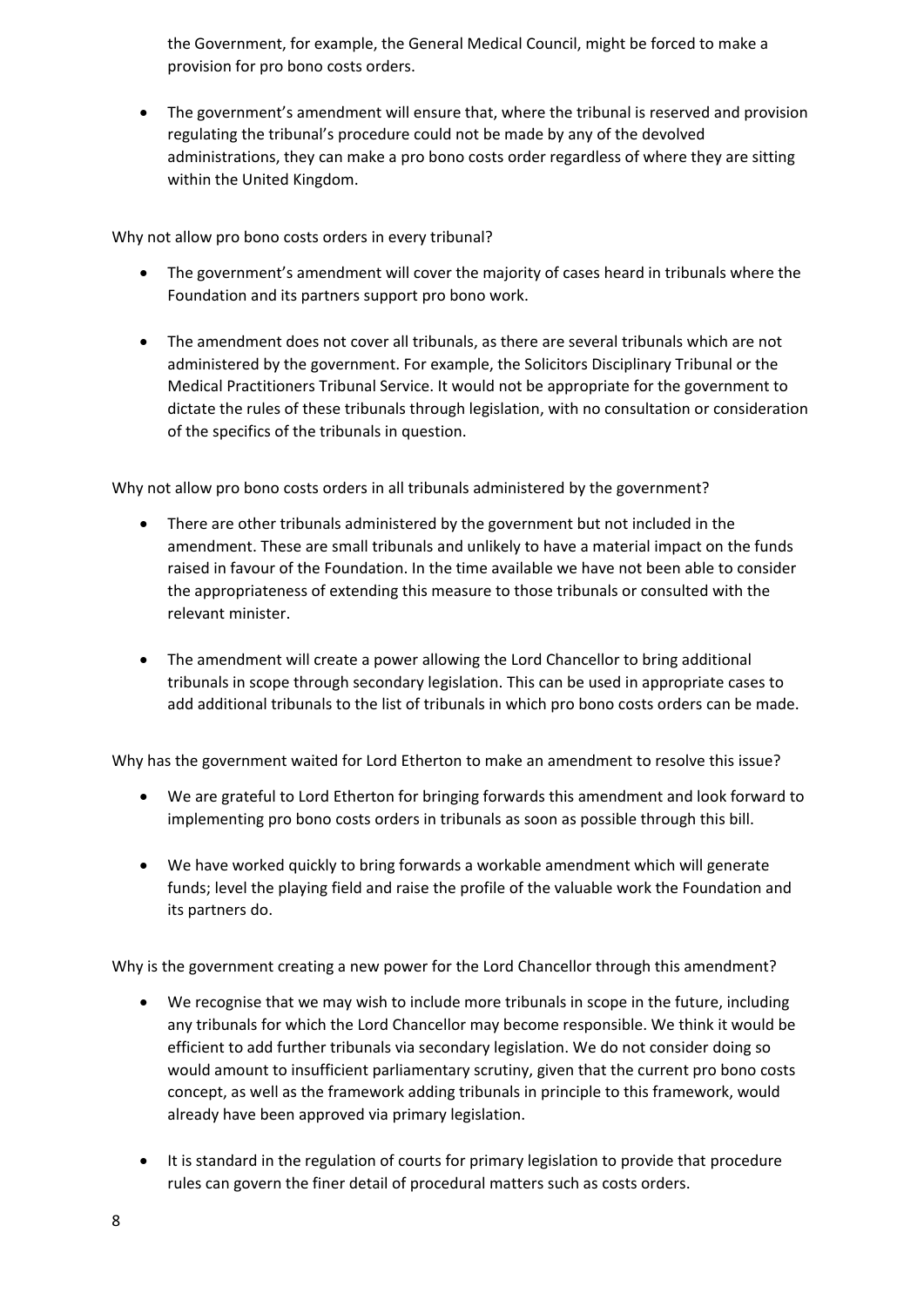Why not add other courts/the Court of Protection?

- Pro bono costs orders are already possible in the Civil Courts. This amendment is focused on the tribunal system, where (aside from the Competition Appeals Tribunal), pro bono costs orders could not previously be made. This matches the ambition of Lord Etherton's proposed amendment.
- Extending pro bono costs orders to additional courts would need to be dealt with under the existing section 194 of the Legal Services Act, rather than the new section 194A introduced by this amendment.
- In the time available, we have not been able to consider the impact on other courts and or conduct the necessary stakeholder engagement to extend to the provision.

## *Online Procedure Rule Committee*

• This measure will create an Online Procedure Rule Committee (OPRC), which will be a separate, independent rule making committee established to make Online Procedure Rules to govern conduct of proceedings online across the civil, family and tribunals jurisdictions. This will include the development of new rules designed to promote more conciliatory approaches to dispute resolution which will be accessible to non-lawyers.

## **How will the creation of the OPRC help to ensure flexibility in the future for the justice system?**

A cross-jurisdictional rules committee, dedicated to making rules for online services, will help to support the pursuit of harmonised processes across the justice system and facilitate a coherent transfer of data across online services. Establishing this committee is necessary in order to facilitate a cultural shift away from the existing rule making processes and move towards a more agile approach to rule making to help litigants to navigate online systems. The OPRC is specifically designed to be responsive, and this will help changes in the future, for instance in response to other pandemics or civil emergencies, to happen more speedily and efficiently.

# **What will you be doing to support Courts users who are not able to engage technology on the new civil online platform? What type of support will be available?**

- We recognise that not everyone who needs to use the courts and tribunals will want to access digital services, and that others may need some help and support to do so.
- There will continue to be a need for some people to use traditional paper-based routes, so users including any litigant who wishes to submit their claim, application or appeal on paper will still be able to do so.

### *City of London Courthouses*

• The HMCTS and the City of London have reached agreement on a scheme where two courthouses and accommodation are to be closed and replaced by a new combined courthouse and accommodation on a different site. The new court building will provide